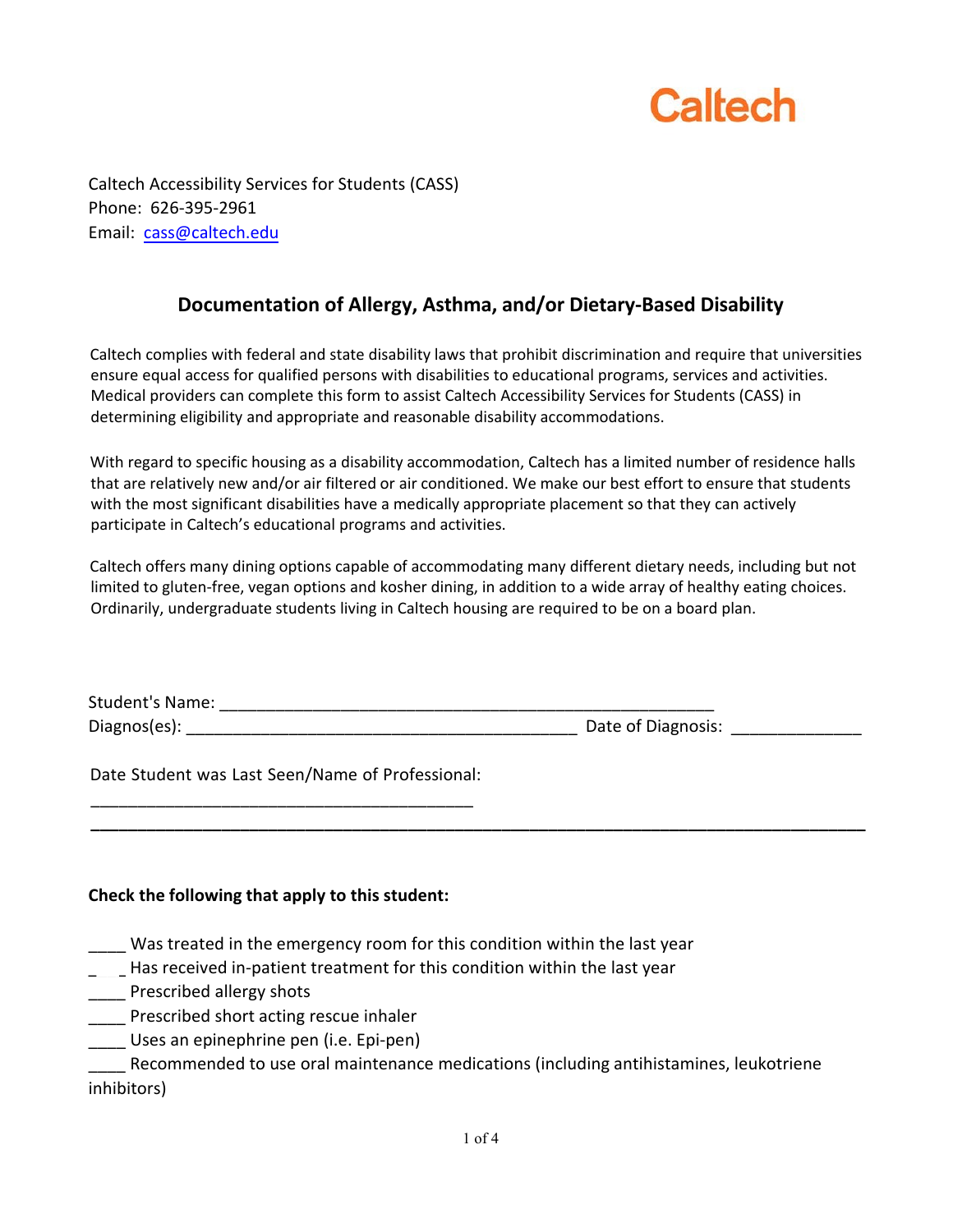Describe how the above condition(s) substantially limits a major life activity that the average person in the general population can perform with little or no difficulty, and the condition(s) impact(s) on the student's daily life experience in the post-secondary setting:

Recommendations for health care and symptom management for the above condition while on campus:

List any medical/therapeutic equipment needed (if applicable):

Please feel free to attach additional information about student's condition, and fill out the appropriate section(s) on the following page pertaining to the relevant disability(ies).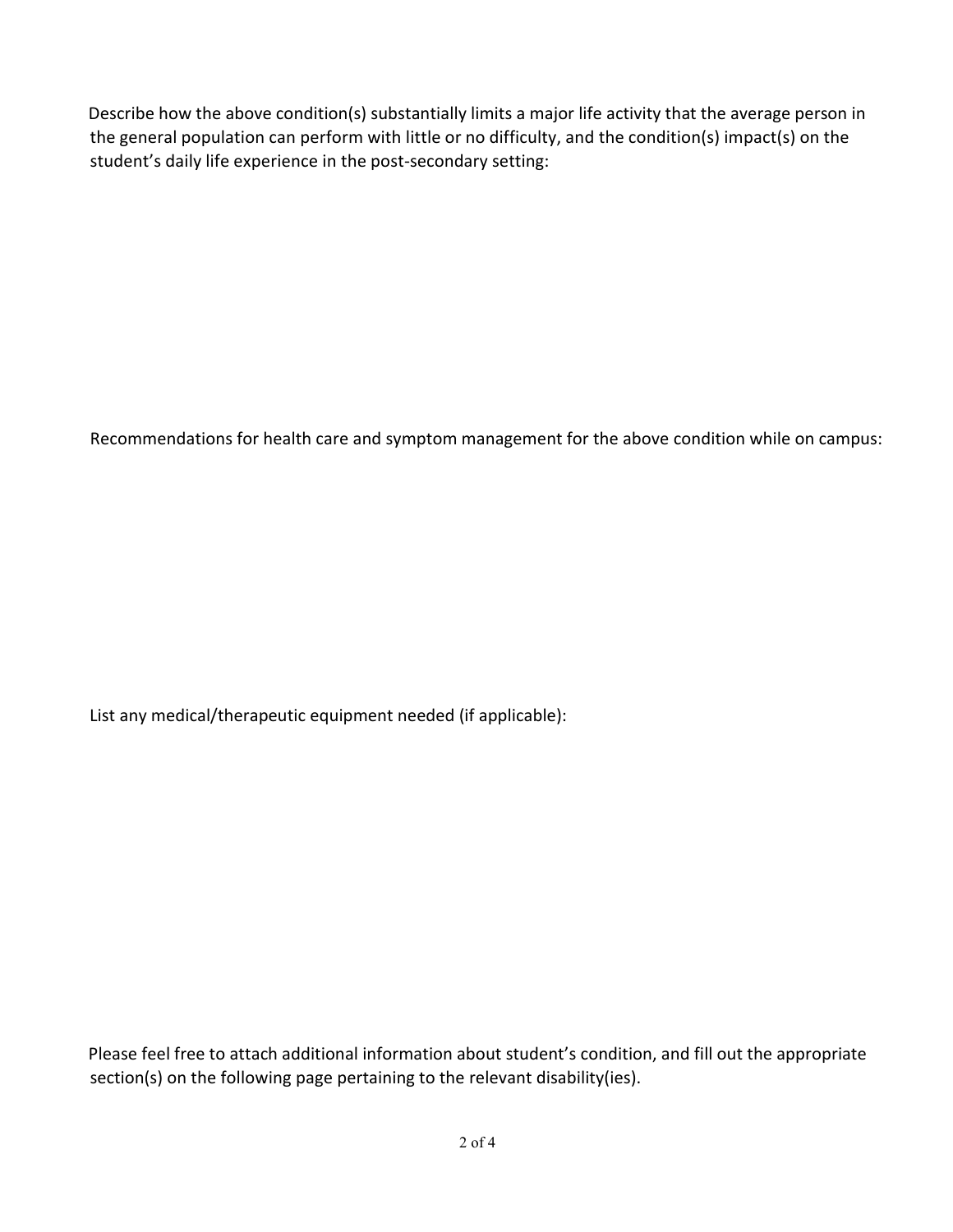| For Asthma, is it:                                                                                                                                                                                                                                  |  |  |
|-----------------------------------------------------------------------------------------------------------------------------------------------------------------------------------------------------------------------------------------------------|--|--|
| Mild intermittent _____ Mild persistent _____ Moderate persistent _____ Severe persistent                                                                                                                                                           |  |  |
| What specifically induces asthma attacks for this student:                                                                                                                                                                                          |  |  |
| Recommendations to the student for asthma management:                                                                                                                                                                                               |  |  |
| For Environmental Allergy(ies), please list specific allergens:                                                                                                                                                                                     |  |  |
| Please indicate severity of environmental allergies for this student:                                                                                                                                                                               |  |  |
| Mild ____ Moderate ____ Severe                                                                                                                                                                                                                      |  |  |
| Recommendations to the student for allergy management:                                                                                                                                                                                              |  |  |
|                                                                                                                                                                                                                                                     |  |  |
|                                                                                                                                                                                                                                                     |  |  |
| For Food Allergies, please list specific allergens:                                                                                                                                                                                                 |  |  |
| The following exposures trigger a food allergy reaction: ____ airborne particles ____ skin contact<br>____ ingestion ____cross-contact ____ Other (please describe):                                                                                |  |  |
| The food allergies trigger the following reactions: _______Anaphylaxis _______Angioedema ______ Rash<br>____ Gastrointestinal symptoms _____ Other (please explain):                                                                                |  |  |
| Procedures/assessments used to diagnose (please attach copies of assessment results used in making/<br>confirming diagnosis): ______ Spirometry ______ Allergy Testing<br>____ Evaluation by allergy/asthma specialist ____ Other (please explain): |  |  |